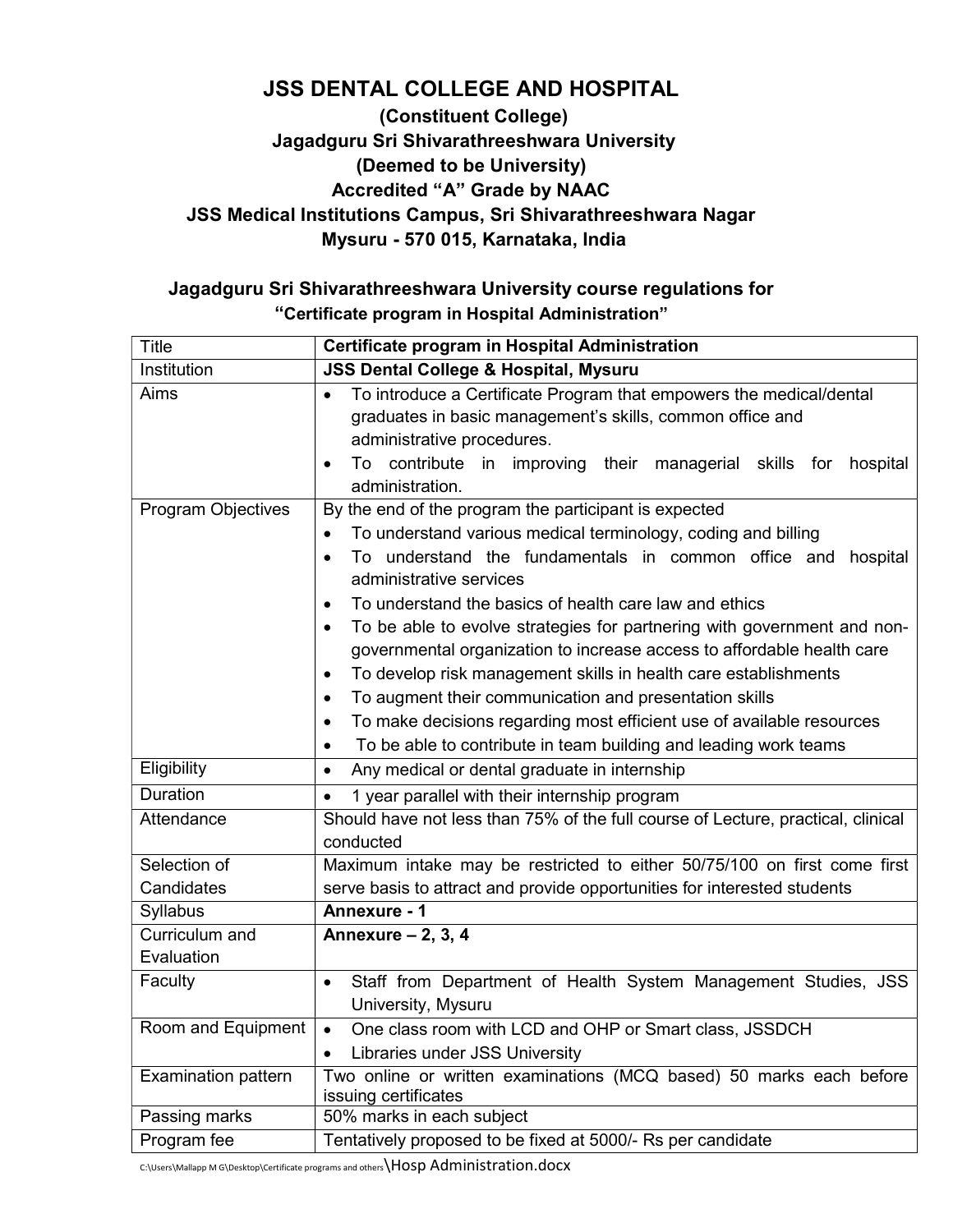## JSS DENTAL COLLEGE AND HOSPITAL (Constituent College) Jagadguru Sri Shivarathreeshwara University (Deemed to be University) Accredited "A" Grade by NAAC JSS Medical Institutions Campus, Sri Shivarathreeshwara Nagar Mysuru - 570 015, Karnataka, India

#### Annexure 1: Syllabus

#### "Certificate program in Hospital Administration"

- 1. Introduction to Medical terminology, Medical coding and medical billing
- 2. Introduction to Health care administration
	- Office management
	- Medical office procedures
	- Hospital administrative procedures
	- Computer skills
	- Clinical audit
- 3. Law and ethics in health care
- 4. Service Quality and Operations Management
- 5. Entrepreneurship, Finance and contractual operations in health care
	- Health plans and Health insurance
	- Partnership with Government and Non-Governmental Organizations
	- Financial assistance
	- Online application
- 6. Managing people and evolving strategies
- 7. Health care trends
- 8. Strategic planning for
	- Preventing medical errors
	- Reducing healthcare costs
	- Decreasing administrative inefficiencies
	- Decreasing paper work
- 9. Risk management essentials in health care
- 10. Expanding access to affordable care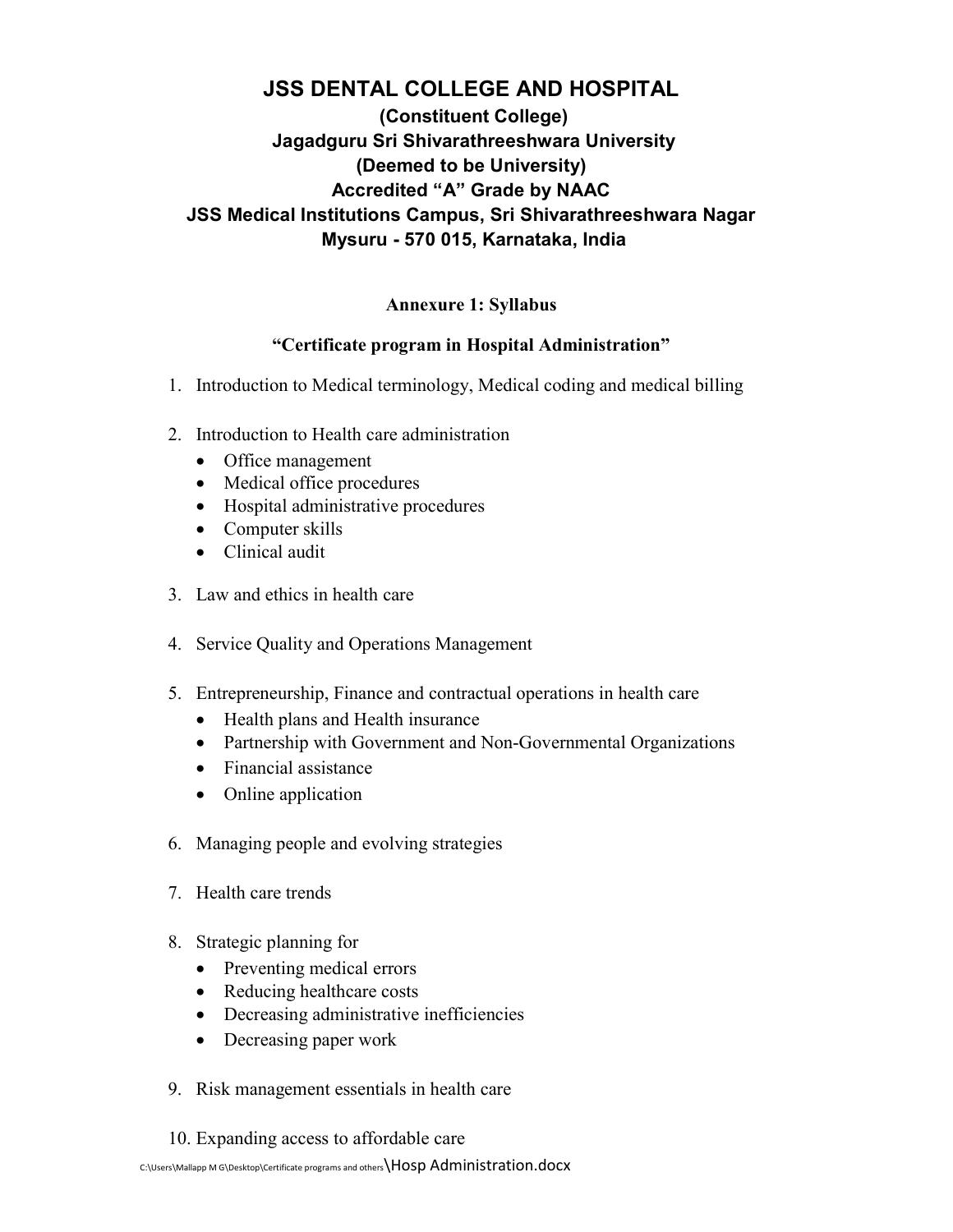- 11. Information systems in strategic management and marketing
- 12. Developing goal oriented strategic plan for health care establishment
	- SWOT analysis in strategic planning
- 13. Understanding cultural aspects of organizations to effect change
- 14. Management principles
	- Planning
	- Staffing
	- Organizing
- 15. Communication skills
	- Verbal and non-verbal communication
	- Presentation skills
- 16. Quality management
	- Quality principles
	- Inventory management,
	- Quality improvement
	- Appt.scheduling / simulation
- 17. Hospital planning and designing
	- Plan / Architecture
	- Sterilization concepts
- 18. HAI/Nosocomial infections
	- Communicable Diseases, mode of transmission
- 19. Biomedical waste management
- Biomedical rules
- Safe segregation and disposal
- 20. Career opportunities in health care establishments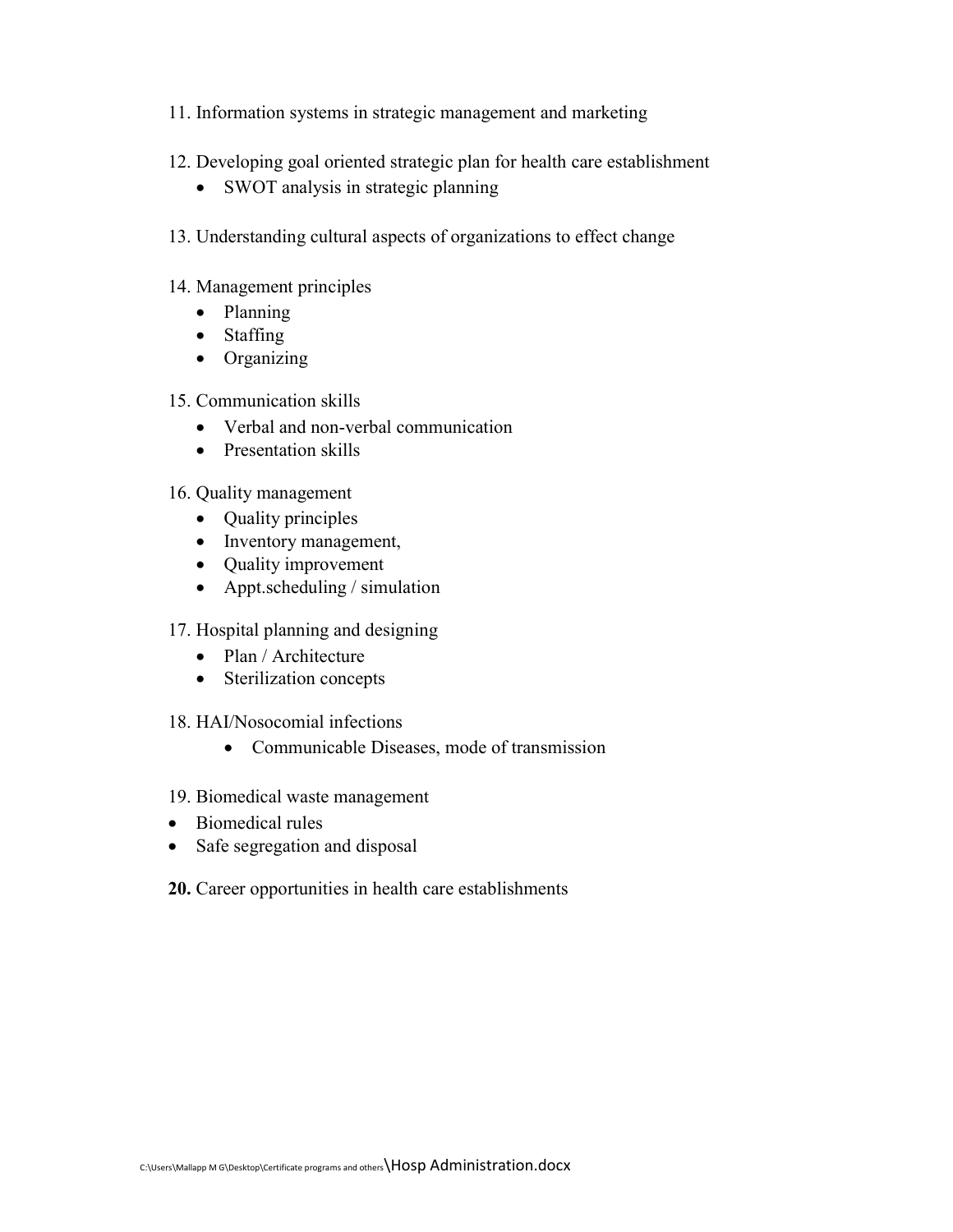## JSS DENTAL COLLEGE AND HOSPITAL (Constituent College)

## Jagadguru Sri Shivarathreeshwara University (Deemed to be University) Accredited "A" Grade by NAAC JSS Medical Institutions Campus, Sri Shivarathreeshwara Nagar Mysuru - 570 015, Karnataka, India

#### Annexure 2: Curriculum (Distribution of theory and practical classes)

#### "Certificate program in Hospital Administration"

Tentatively: 60 hours

| $SI$ No        | <b>Topic</b>                          | No of hours    | No of        | <b>Remarks</b> |
|----------------|---------------------------------------|----------------|--------------|----------------|
|                |                                       | (theory)       | hours        |                |
|                |                                       |                | (Practical   |                |
|                |                                       |                | /Clinical)   |                |
| $\mathbf{1}$   | Introduction to Medical terminology,  | $\overline{2}$ | 1            |                |
|                | Medical coding and medical billing    |                |              |                |
| $\overline{2}$ | Introduction<br>Health<br>to<br>care  | $\overline{2}$ | $\mathbf{1}$ |                |
|                | administration                        |                |              |                |
|                | Office management                     |                |              |                |
|                | Medical office procedures             |                |              |                |
|                | Hospital<br>administrative            |                |              |                |
|                | procedures                            |                |              |                |
|                | Computer skills                       |                |              |                |
|                | Clinical audit                        |                |              |                |
| $\mathfrak{Z}$ | Law and ethics in health care         | $\overline{2}$ | 1            |                |
| $\overline{4}$ | Service Quality and Operations        | $\overline{2}$ | $\mathbf{1}$ |                |
|                | Management                            |                |              |                |
| 5              | Entrepreneurship, Finance and         | $\overline{2}$ | $\mathbf{1}$ |                |
|                | contractual operations in health care |                |              |                |
|                | Health plans and Health               |                |              |                |
|                | insurance                             |                |              |                |
|                | Partnership with                      |                |              |                |
|                | Government and Non-                   |                |              |                |
|                | Governmental                          |                |              |                |
|                | Organizations                         |                |              |                |
|                | Financial assistance                  |                |              |                |
|                | Online application                    |                |              |                |
| 6              | Managing people and evolving          | $\overline{2}$ | 1            |                |
|                | strategies                            |                |              |                |
| $\tau$         | Health care trends                    | $\overline{2}$ | $\mathbf{1}$ |                |
| $\overline{8}$ | Strategic planning for                | $\overline{2}$ | $\mathbf{1}$ |                |
|                | Preventing medical errors             |                |              |                |
|                | Reducing healthcare costs             |                |              |                |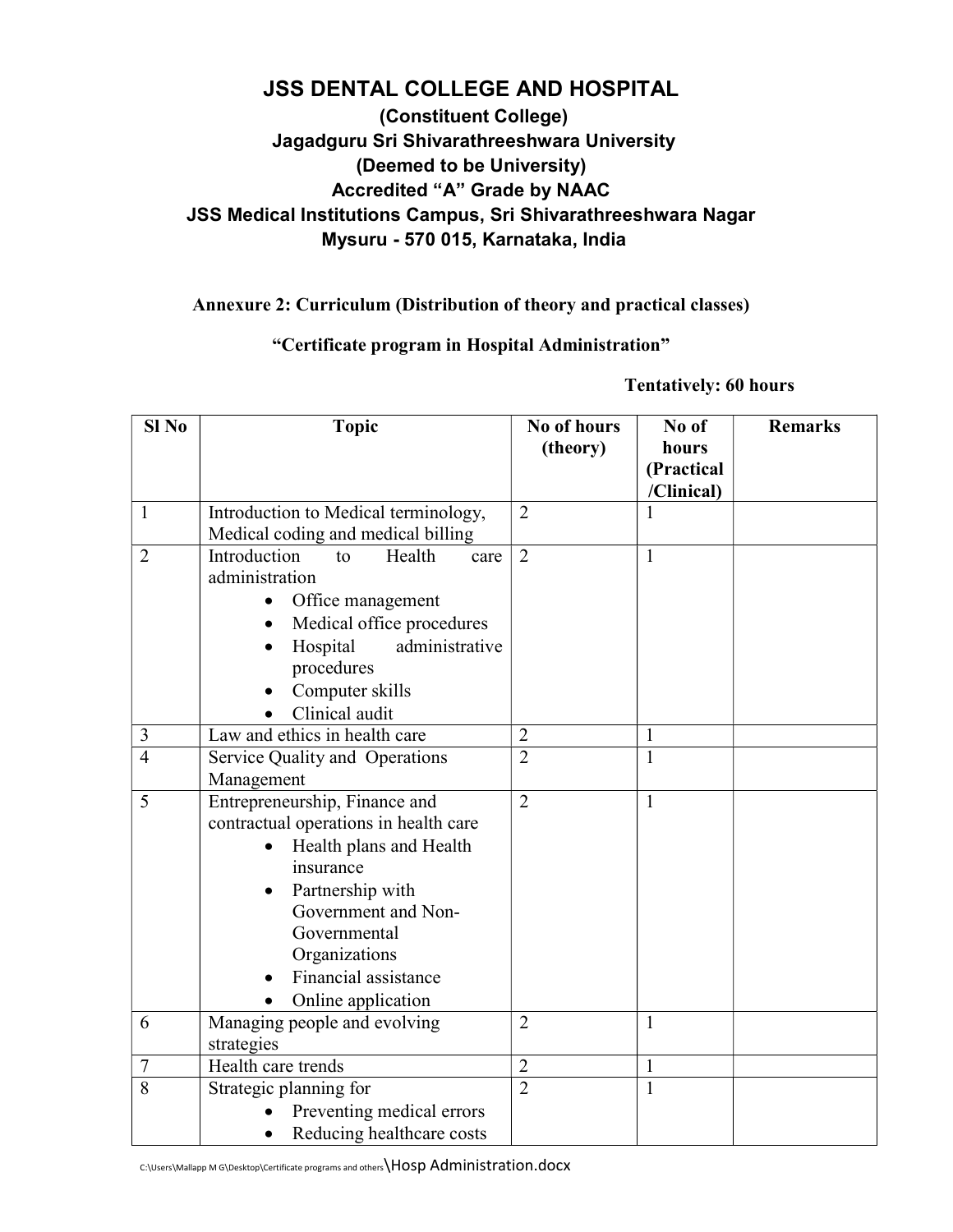| <b>Total</b> |                                                                                                                             | 40 hours                         | 20 hours     | 60 hours<br>$(Theory +$<br>Practicals) |
|--------------|-----------------------------------------------------------------------------------------------------------------------------|----------------------------------|--------------|----------------------------------------|
|              | Career opportunities in health care<br>establishments                                                                       |                                  |              |                                        |
| 20           | Safe segregation and disposal                                                                                               | $\overline{2}$                   | $\mathbf{1}$ |                                        |
| 19           | Biomedical waste management<br>Biomedical rules                                                                             | $\overline{2}$                   | $\mathbf{1}$ |                                        |
| 18           | HAI/Nosocomial infections<br>Communicable Diseases, mode of<br>transmission                                                 | 2                                | 1            |                                        |
| 17           | Hospital planning and designing<br>Plan / Architecture<br>Sterilization concepts                                            | $\overline{2}$                   | 1            |                                        |
| 16           | Quality management<br>Quality principles<br>Inventory management,<br>Quality improvement<br>Appt.scheduling /<br>simulation |                                  | $\mathbf{1}$ |                                        |
| 15           | <b>Communication skills</b><br>Verbal and non-verbal<br>communication<br>Presentation skills                                | $\overline{2}$<br>$\overline{2}$ | 1            |                                        |
| 14           | Management principles<br>Planning<br>Staffing<br>Organizing                                                                 | $\overline{2}$                   | $\mathbf{1}$ |                                        |
| 13           | Understanding cultural aspects of<br>organizations to effect change                                                         | $\overline{2}$                   | $\mathbf{1}$ |                                        |
| 12           | Developing goal oriented strategic<br>plan for health care establishment<br>SWOT analysis in strategic<br>planning          | $\overline{2}$                   | 1            |                                        |
| 11           | Information systems in strategic<br>management and marketing                                                                | $\overline{2}$                   | $\mathbf{1}$ |                                        |
| 10           | care<br>Expanding access to affordable care                                                                                 | $\overline{2}$                   | $\mathbf{1}$ |                                        |
| 9            | Decreasing paper work<br>Risk management essentials in health                                                               | $\overline{2}$                   | $\mathbf{1}$ |                                        |
|              | Decreasing administrative<br>inefficiencies                                                                                 |                                  |              |                                        |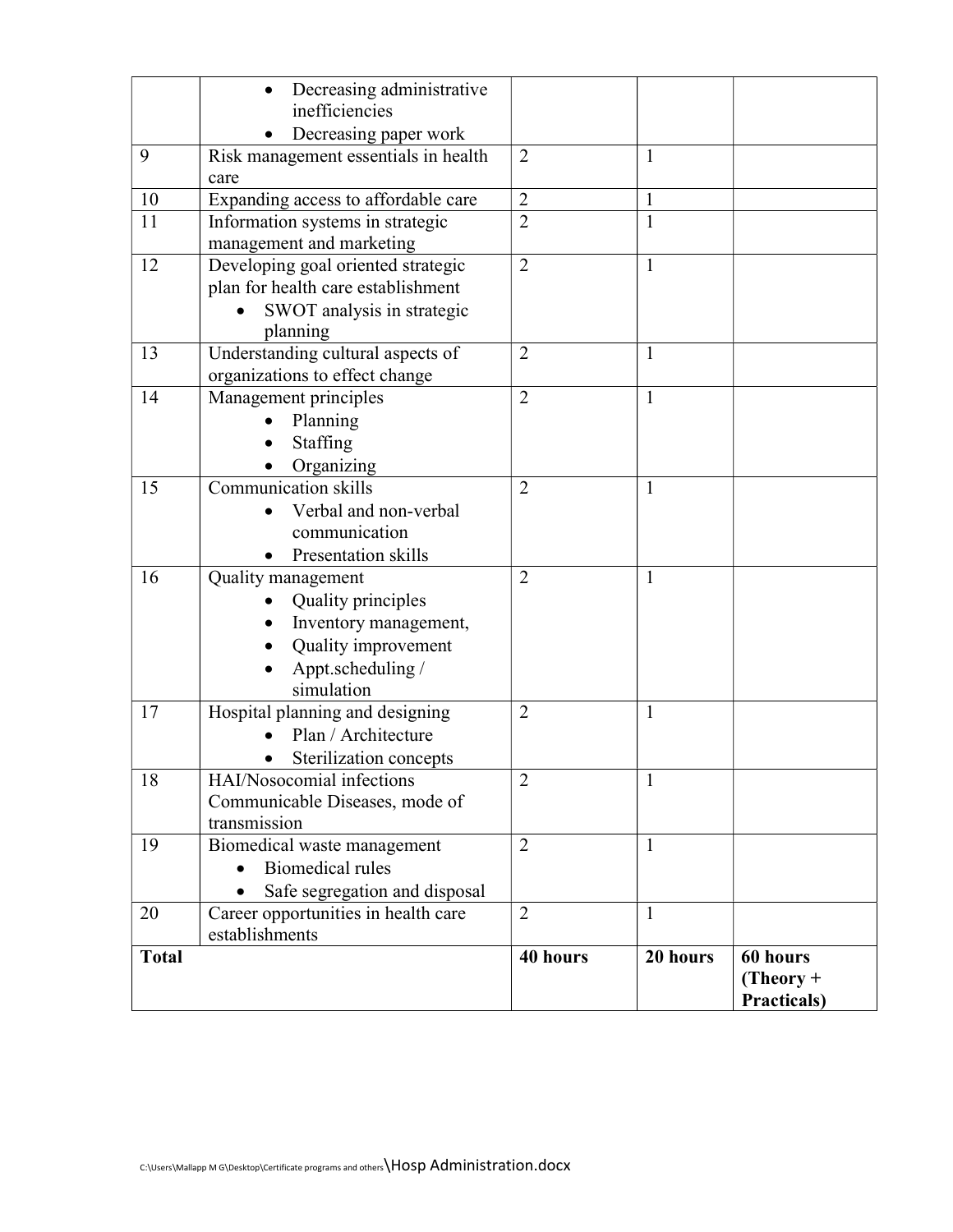# JSS DENTAL COLLEGE AND HOSPITAL

### (Constituent College) Jagadguru Sri Shivarathreeshwara University (Deemed to be University) Accredited "A" Grade by NAAC JSS Medical Institutions Campus, Sri Shivarathreeshwara Nagar Mysuru - 570 015, Karnataka, India

#### Annexure 3: Curriculum (Distribution of clinical work in health care establishments)

| <b>SI</b><br>No | Department                                     | No of hours | <b>Expected work</b>                                                                                                                                  | Staff in-              |
|-----------------|------------------------------------------------|-------------|-------------------------------------------------------------------------------------------------------------------------------------------------------|------------------------|
|                 |                                                |             |                                                                                                                                                       | charge for<br>scrutiny |
| $\mathbf{1}$    | Oral Medicine and<br>Radiology                 | 4 hours     | Compiling<br>statistics on<br>patients referred<br>to different<br>departments<br>Understanding<br>the procedure of<br>indenting, stock<br>updating   |                        |
| $\overline{2}$  | Oral and Maxillofacial<br>Surgery              | 4 hours     | Compiling<br>statistics on<br>various surgical<br>procedures<br>undertaken in<br>department, JSS<br>Smile clinic and<br>JSS Hospital,<br>Dental Unit. |                        |
| $\overline{3}$  | Pedodontics and<br><b>Preventive Dentistry</b> | 4 hours     | Summarizing<br>specialty<br>services,<br>collecting<br>patient feedback<br>and SWOT<br>analysis                                                       |                        |
| $\overline{4}$  | Periodontics                                   | 4 hours     | Summarizing<br>specialty<br>services,<br>collecting<br>patient feedback<br>and SWOT<br>analysis                                                       |                        |

#### "Certificate program in Hospital Administration"

C:\Users\Mallapp M G\Desktop\Certificate programs and others\HOSp Administration.docx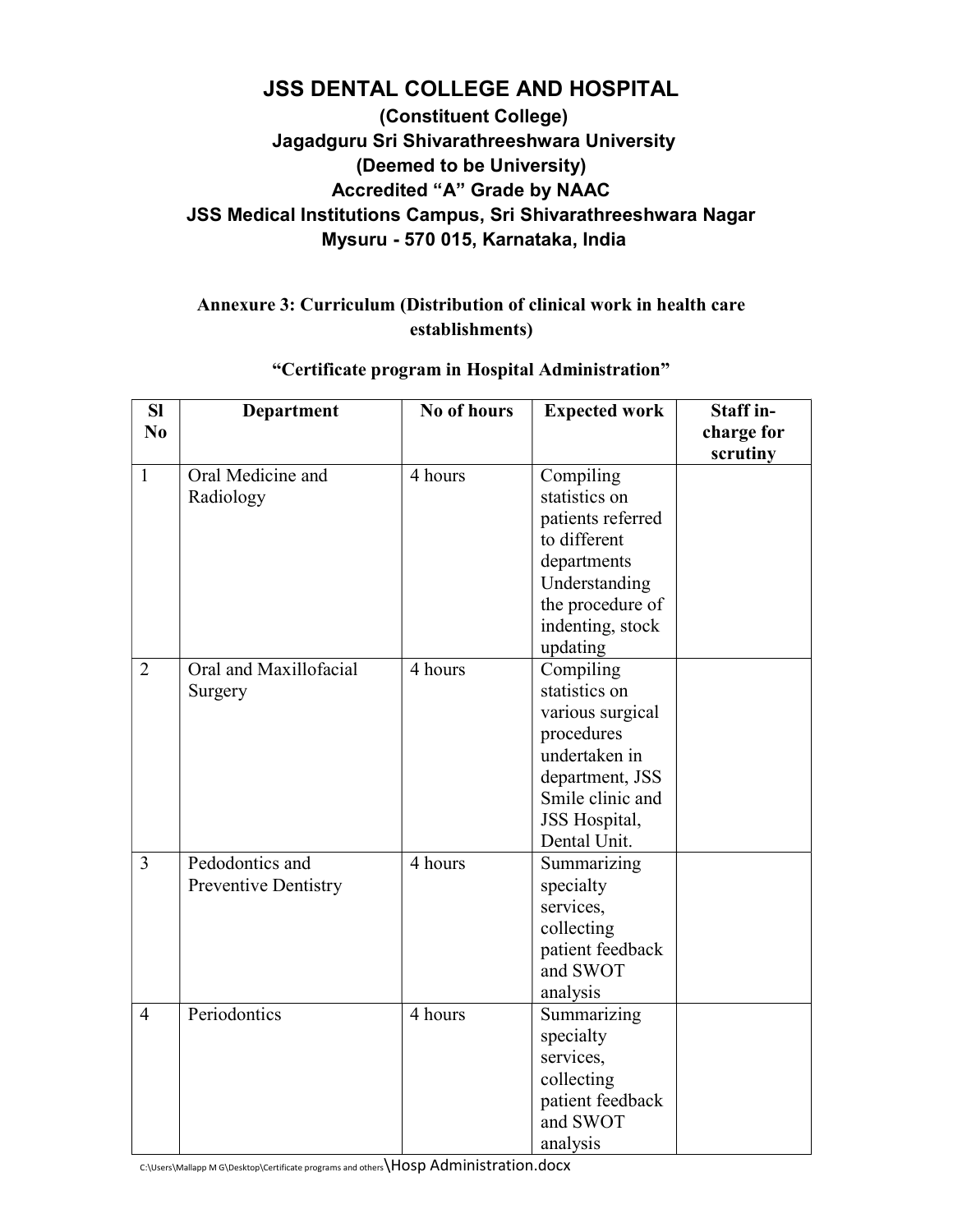| 5      | Conservative Dentistry and     | 4 hours | Summarizing               |  |
|--------|--------------------------------|---------|---------------------------|--|
|        | Endodontics                    |         | specialty                 |  |
|        |                                |         | services,                 |  |
|        |                                |         | collecting                |  |
|        |                                |         | patient feedback          |  |
|        |                                |         | and SWOT                  |  |
|        |                                |         | analysis                  |  |
| 6      | Prosthodontics                 | 4 hours | Summarizing               |  |
|        |                                |         |                           |  |
|        |                                |         | specialty                 |  |
|        |                                |         | services,                 |  |
|        |                                |         | collecting                |  |
|        |                                |         | patient feedback          |  |
|        |                                |         | and SWOT                  |  |
|        |                                |         | analysis                  |  |
| $\tau$ | Orthodontics                   | 4 hours | Summarizing               |  |
|        |                                |         | specialty                 |  |
|        |                                |         | services,                 |  |
|        |                                |         | collecting                |  |
|        |                                |         | patient feedback          |  |
|        |                                |         | and SWOT                  |  |
|        |                                |         | analysis                  |  |
| 8      | Oral Pathology                 | 4 hours | Summarizing               |  |
|        |                                |         | specialty                 |  |
|        |                                |         | services,                 |  |
|        |                                |         | collecting                |  |
|        |                                |         | patient feedback          |  |
|        |                                |         | and SWOT                  |  |
|        |                                |         | analysis                  |  |
| 9      | <b>Public Health Dentistry</b> | 4 hours | Compiling                 |  |
|        |                                |         | statistics on             |  |
|        |                                |         | outreach                  |  |
|        |                                |         | programs,                 |  |
|        |                                |         | patients                  |  |
|        |                                |         | benefitted, along         |  |
|        |                                |         | with feedbacks            |  |
|        |                                |         | and SWOT                  |  |
|        |                                |         | analysis                  |  |
| 10     | General medicine ward          | 4 hours | Summarizing               |  |
|        |                                |         | the statistics on         |  |
|        |                                |         | patients                  |  |
|        |                                |         | admitted to               |  |
|        |                                |         |                           |  |
|        |                                |         | general<br>medicine wards |  |
|        |                                |         |                           |  |
|        |                                |         | to give an                |  |
|        |                                |         | insight about the         |  |
|        |                                |         | type of patients          |  |
|        |                                |         | and common                |  |
|        |                                |         | conditions with           |  |
|        |                                |         | which patients            |  |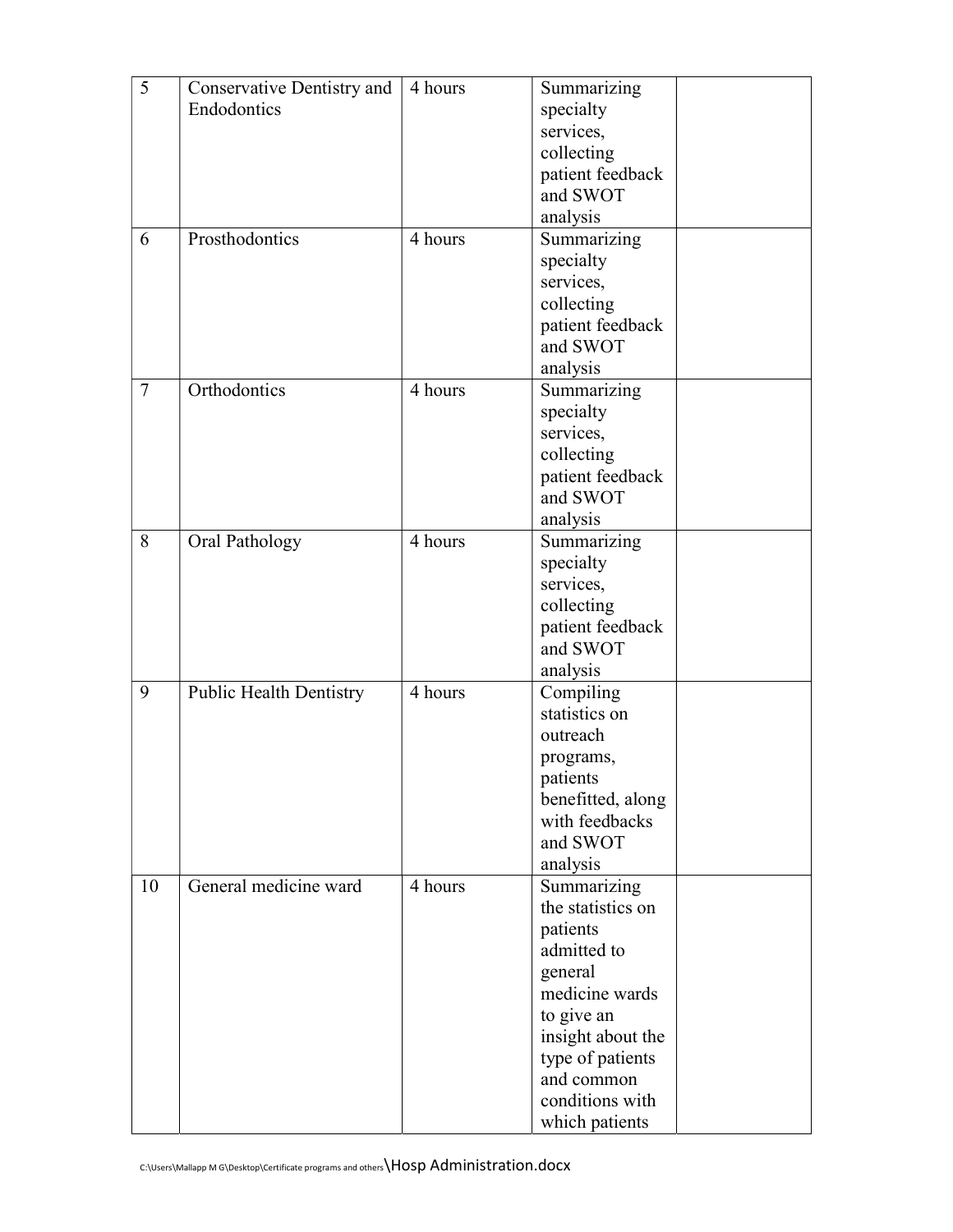|              |                            |          | are admitted.          |  |
|--------------|----------------------------|----------|------------------------|--|
| 11           | General surgery ward       | 4 hours  | Summarizing            |  |
|              |                            |          | the statistics on      |  |
|              |                            |          | patients               |  |
|              |                            |          | admitted to            |  |
|              |                            |          | <b>General Surgery</b> |  |
|              |                            |          | wards to give an       |  |
|              |                            |          | insight about the      |  |
|              |                            |          | type of patients       |  |
|              |                            |          | and common             |  |
|              |                            |          | conditions with        |  |
|              |                            |          | which patients         |  |
|              |                            |          | are admitted.          |  |
| 12           | Dental Unit, JSS Hospital, | 4 hours  | Summarizing            |  |
|              | Mysuru,                    |          | patient statistics,    |  |
|              |                            |          | Collecting             |  |
|              |                            |          | patient feedback       |  |
|              |                            |          | and SWOT               |  |
|              |                            |          | analysis               |  |
|              |                            |          |                        |  |
| 13           | Dental Unit, JSS Hospital, | 4 hours  | Summarizing            |  |
|              | Suttur,                    |          | patient statistics,    |  |
|              |                            |          | statistics on          |  |
|              |                            |          | school dental          |  |
|              |                            |          | health programs.       |  |
|              |                            |          | Collecting             |  |
|              |                            |          | patient feedback       |  |
|              |                            |          | and SWOT               |  |
|              |                            |          | analysis               |  |
| 14           | Outreach programs (Dental  | 4 hours  | Collecting             |  |
|              | camps)                     |          | patient feedback       |  |
|              |                            |          | at camps and           |  |
|              |                            |          | SWOT analysis          |  |
| 15           | <b>Health Systems</b>      | 4 hours  |                        |  |
|              | Management JSS             |          |                        |  |
|              | University                 |          |                        |  |
| <b>Total</b> |                            | 60 hours |                        |  |